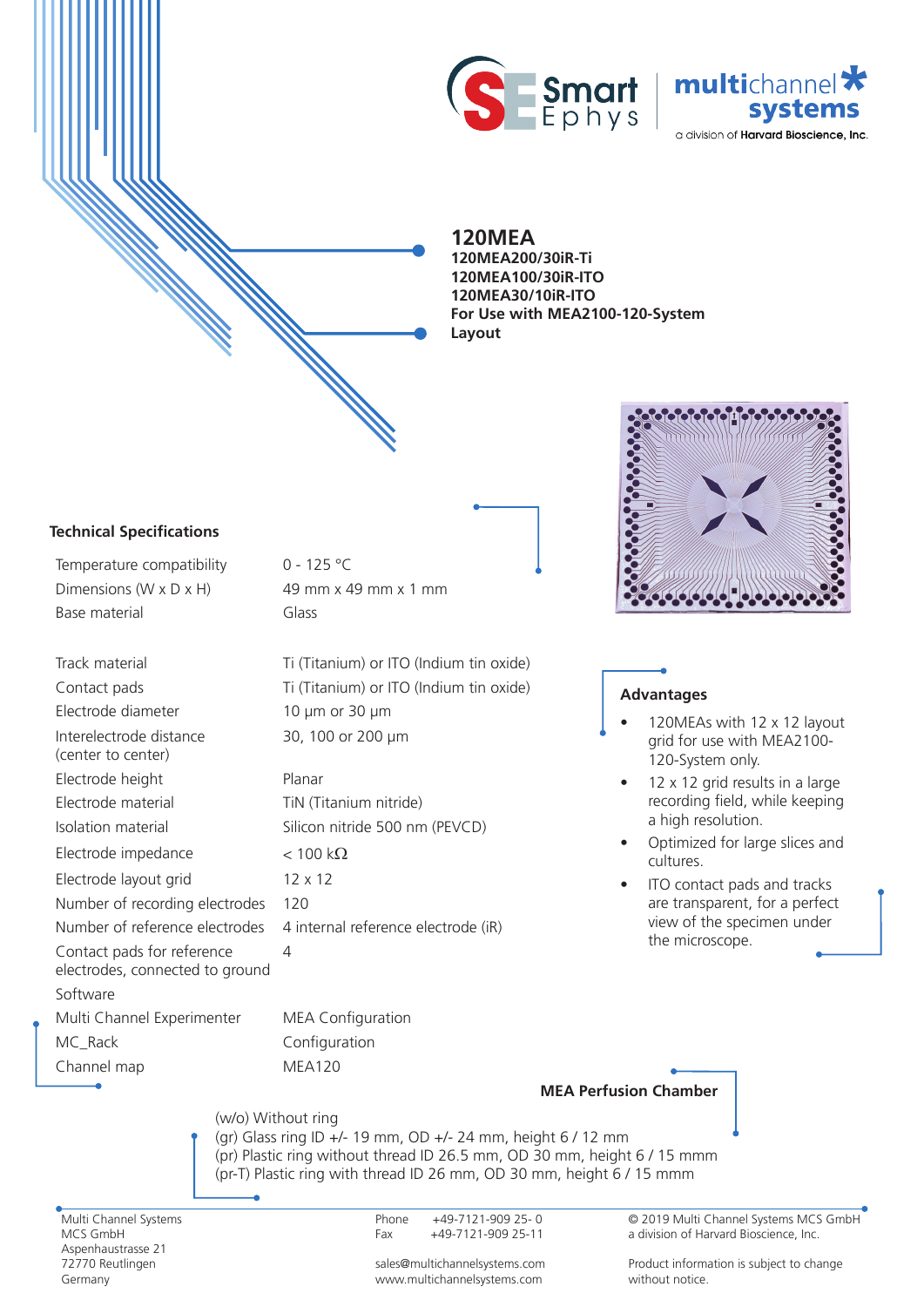



**120MEA**

**Layout**

**46 47 48 49 50 51 52 53 54 55 56 57 58 59 60 61 62 63 64 65 66 67 68 69 70 71 72 73 74 75 C2 D3 D1 E3 E1 F3 F1 G5 G2 G4 H2 H4 J2 J4 C3 E5 D2 E4 E2 F4 F2 F5 G6 G1 G3 H1 H3 J1 J3 K2** 



The letter digit code is the electrode identifier, and refers to the position of the electrode in the 12 x 12 layout grid. The number code is the hardware identifier of the electrode.The reference electrodes (REF) are connected to ground (GND).

Phone +49-7121-909 25- 0 Fax +49-7121-909 25-11

© 2019 Multi Channel Systems MCS GmbH a division of Harvard Bioscience, Inc.

# **Orientation**

24-We 24- 24-WeWe

24- 24- 24-WeWeWe

Please insert the 120MEA in correct orientation: When looking from the front into the opened headstage, the small arrow near to the contact pads of the 120MEA faces upwards. Under microscope control you can read the markers A1 and A12, M1 and M12 as shown on the diagram.

### **Sterilization and Handling**

The same material is used for standard MEAs and 120MEAs. Therefore, they are equally robust and heat-stabilized. They can be autoclaved and coated with different procedures for cell and tissue cultures.

Multi Channel Systems MCS GmbH Aspenhaustrasse 21 72770 Reutlingen Germany

sales@multichannelsystems.com www.multichannelsystems.com

Product information is subject to change without notice.